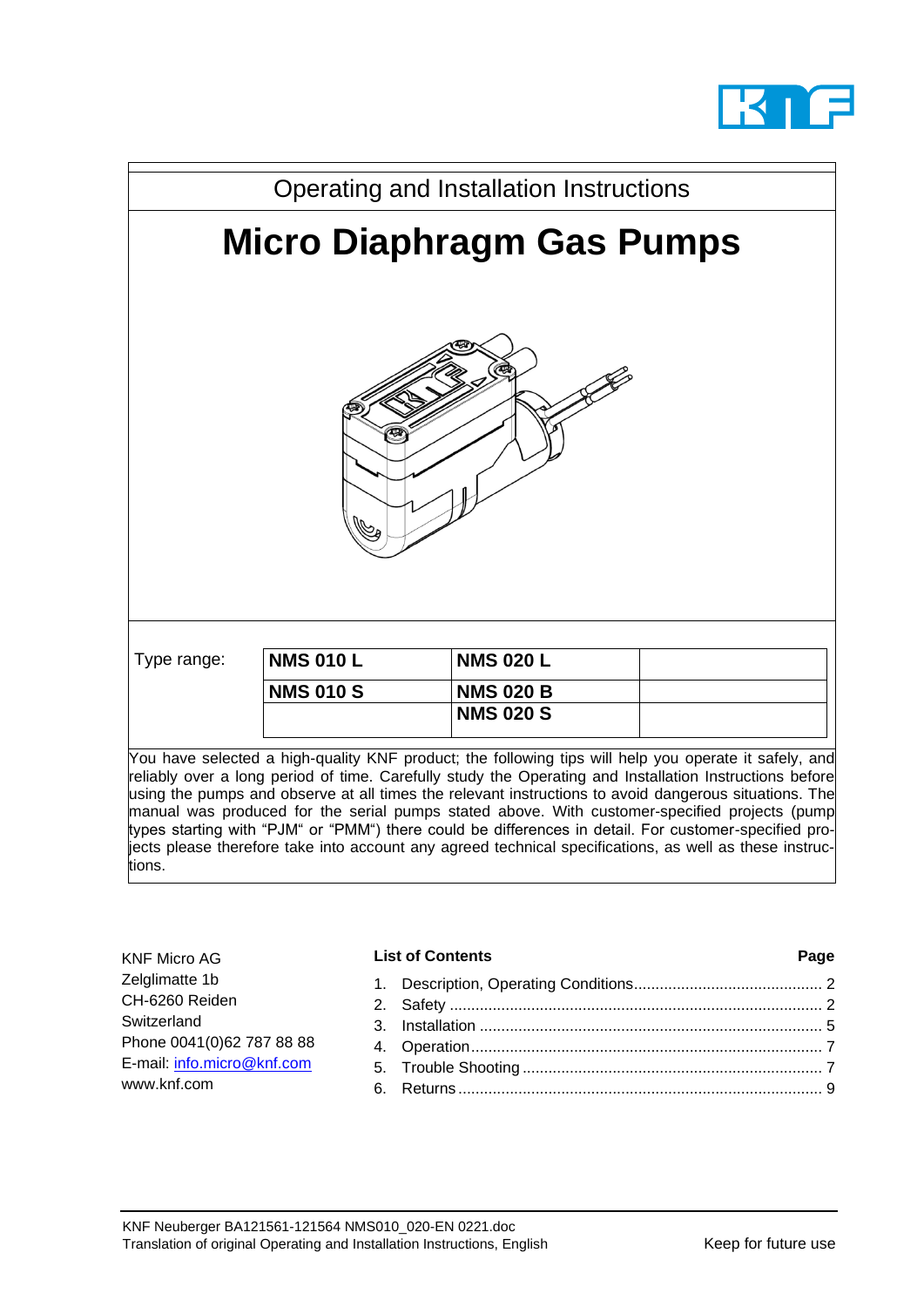## <span id="page-1-0"></span>**1. Description, Operating Conditions**

KNF pumps in the NMS range transfer, evacuate and compress 100% oil-free. In operation they are maintenance-free.

See the type- plate or data sheet for full electrical and pneumatic data.

### **Operating Conditions**

Handling air, gases, and vapours at temperatures between  $+ 5 °C...+ 40 °C.$ 

For maximum permissible operating pressure, ultimate vacuum, and flow capacity see data sheet.

Ambient temperature during operation: between + 5 °C…+ 40 °C.

The pumps must not be used in areas where there is a danger of explosion.

Before pumping a medium, the compatibility of materials of pump head, diaphragm and valves with the medium must be checked (for pump materials: see data sheet).

KNF pumps in the NMP range must not be used for liquids. You will find suitable liquid pumps in our Product Program.

If your potential application lies outside the above limits discuss it with our technical adviser (see last page for contact telephone number).

## <span id="page-1-1"></span>**2. Safety**

Note the safety precautions in chapters 3*. Installation and*  Ť *connection,* and 4*. Operation*.

The pumps are built according to the generally recognized rules of technology and in accordance with the occupational safety and accident prevention regulations. Nevertheless, dangers can result during their use which lead to injuries to the user or others, or to damage to the pump or other property.

Only use the pumps when they are in a good technical and proper working order, in accordance with their intended use, observing the safety advice within the Operating and Installation Instructions, at all times.

Make sure that only trained and instructed personnel or specially trained personnel work on the pumps. This especially applies to assembly, connection and servicing work. Personnel

> Make sure that the personnel has read and understood the Operating and Installation Instructions, and in particular the "Safety" chapter.

| Working in a safety-     | Observe the accident prevention and safety regulations when   |
|--------------------------|---------------------------------------------------------------|
| conscious manner         | performing any work on the pump and during operation.         |
| Handling dangerous media | When transferring dangerous media, observe the safety regula- |
|                          | tions when handling these media.                              |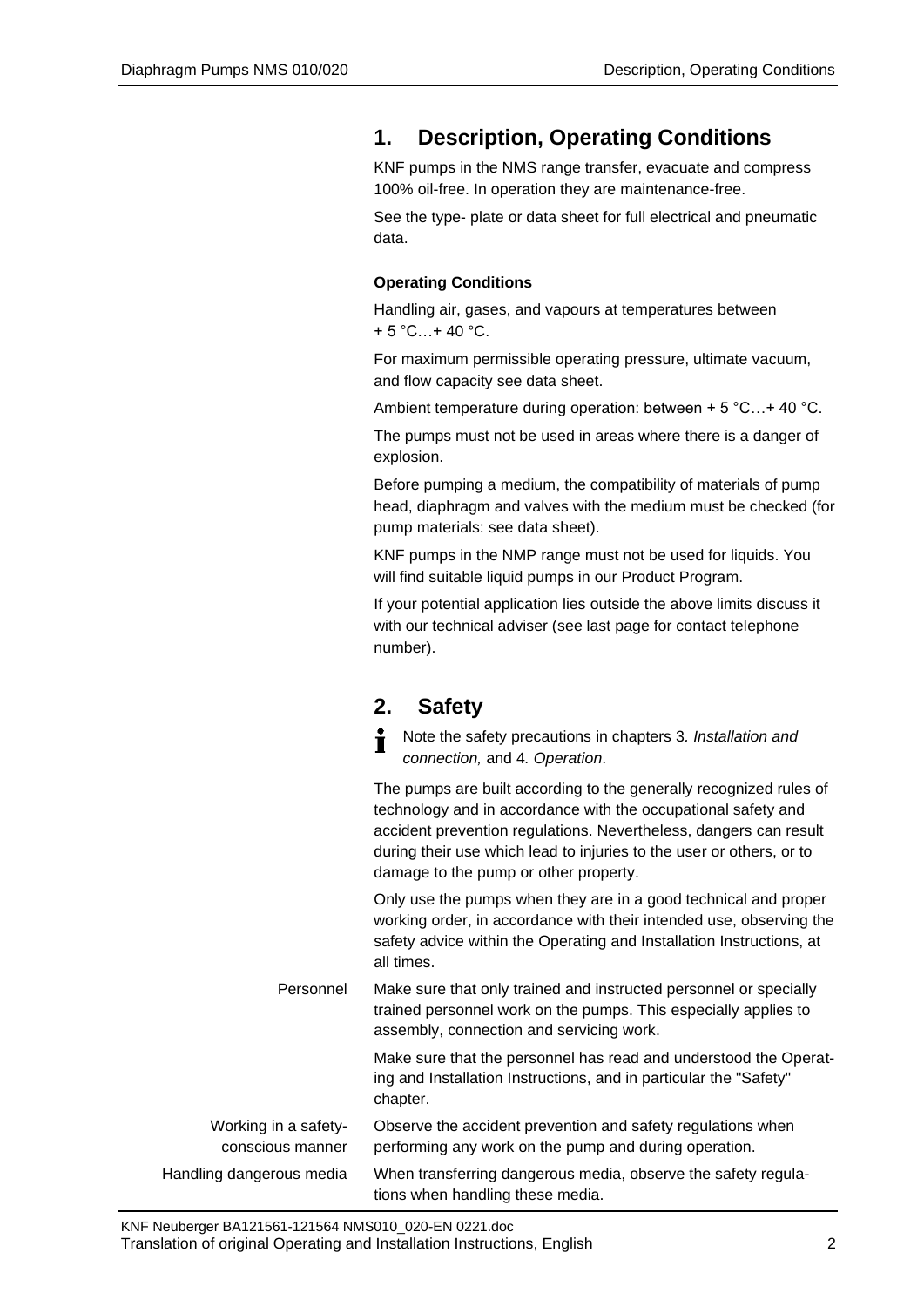| Handling combustible media       | Be aware that the pumps are not designed to be explosion-proof.                                                                                                                                                                                                                                                                                                                                                                                                                                                                                            |
|----------------------------------|------------------------------------------------------------------------------------------------------------------------------------------------------------------------------------------------------------------------------------------------------------------------------------------------------------------------------------------------------------------------------------------------------------------------------------------------------------------------------------------------------------------------------------------------------------|
|                                  | Make sure the temperature of the medium is always sufficiently<br>below the ignition temperature of the medium, to avoid ignition or<br>explosion. This also applies for unusual operational situations.                                                                                                                                                                                                                                                                                                                                                   |
|                                  | Note that the temperature of the medium increases when the pump<br>compresses the medium.                                                                                                                                                                                                                                                                                                                                                                                                                                                                  |
|                                  | Hence, make sure the temperature of the medium is sufficiently<br>below the ignition temperature of the medium, even when it is<br>compressed to the maximum permissible operating pressure of the<br>pump.                                                                                                                                                                                                                                                                                                                                                |
|                                  | If necessary, consider any external sources of energy, such as<br>radiation, that may add heat to the medium.                                                                                                                                                                                                                                                                                                                                                                                                                                              |
|                                  | In case of doubt, consult the KNF customer service.                                                                                                                                                                                                                                                                                                                                                                                                                                                                                                        |
| Environmental protection         | Store all replacement parts in a protected manner and dispose of<br>them properly in accordance with the applicable environmental<br>protection regulations. Observe the respective national and inter-<br>national regulations. This especially applies to parts contaminated<br>with toxic substances.                                                                                                                                                                                                                                                   |
| <b>EC Directives / Standards</b> | For the purposes of the Machinery Directive 2006/42/EC, pumps<br>are "partly completed machinery," and are therefore to be regarded<br>as not ready for use. Partly completed machinery may not be<br>commissioned until such time as it has been determined that the<br>machine in which the partly completed machinery is to be<br>assembled is in conformity with the provisions of the Machinery<br>Directive 2006/42/EC. The following essential requirements of<br>Annex I of Directive 2006/42/EC (general principles) are applied<br>and observed: |
|                                  | General Principles No. 1                                                                                                                                                                                                                                                                                                                                                                                                                                                                                                                                   |
|                                  | No. 1.1.2. / 1.1.3. / 1.3.1. / 1.3.3. / 1.3.4. / 1.4.1. / 1.5.8. /<br>1.5.9. / 1.7.4. / 1.7.4.1. / 1.7.4.3.                                                                                                                                                                                                                                                                                                                                                                                                                                                |
|                                  | As these partly completed machinery are OEM-models the power<br>supplies and the equipment for disconnecting and switching-off the<br>partly completed machinery respectively have to be considered<br>when mounting as well as over-current and overload protective<br>gear.                                                                                                                                                                                                                                                                              |
|                                  | In addition a protection against mechanical parts in motion and hot<br>parts, if existing, has to be provided when mounting.                                                                                                                                                                                                                                                                                                                                                                                                                               |
| C E                              | The pumps conform to the Directive 2011/65/EU (RoHS2).                                                                                                                                                                                                                                                                                                                                                                                                                                                                                                     |
|                                  | The pumps conform to the EC Directive 2004/108/EC concerning<br>Electromagnetic Compatibility.                                                                                                                                                                                                                                                                                                                                                                                                                                                             |
|                                  | The following harmonized standards have been used:                                                                                                                                                                                                                                                                                                                                                                                                                                                                                                         |

| <b>NMS 010 L</b> | <b>NMS 020 L</b>           | <b>NMS 020 B</b>       |
|------------------|----------------------------|------------------------|
| DIN EN 61000-6-3 | DIN EN 55022 (Klasse B)    | DIN EN 61000-6-1/2/3/4 |
|                  | DIN EN 61000-4-2/3/4/5/6/8 |                        |

*Tab. 1*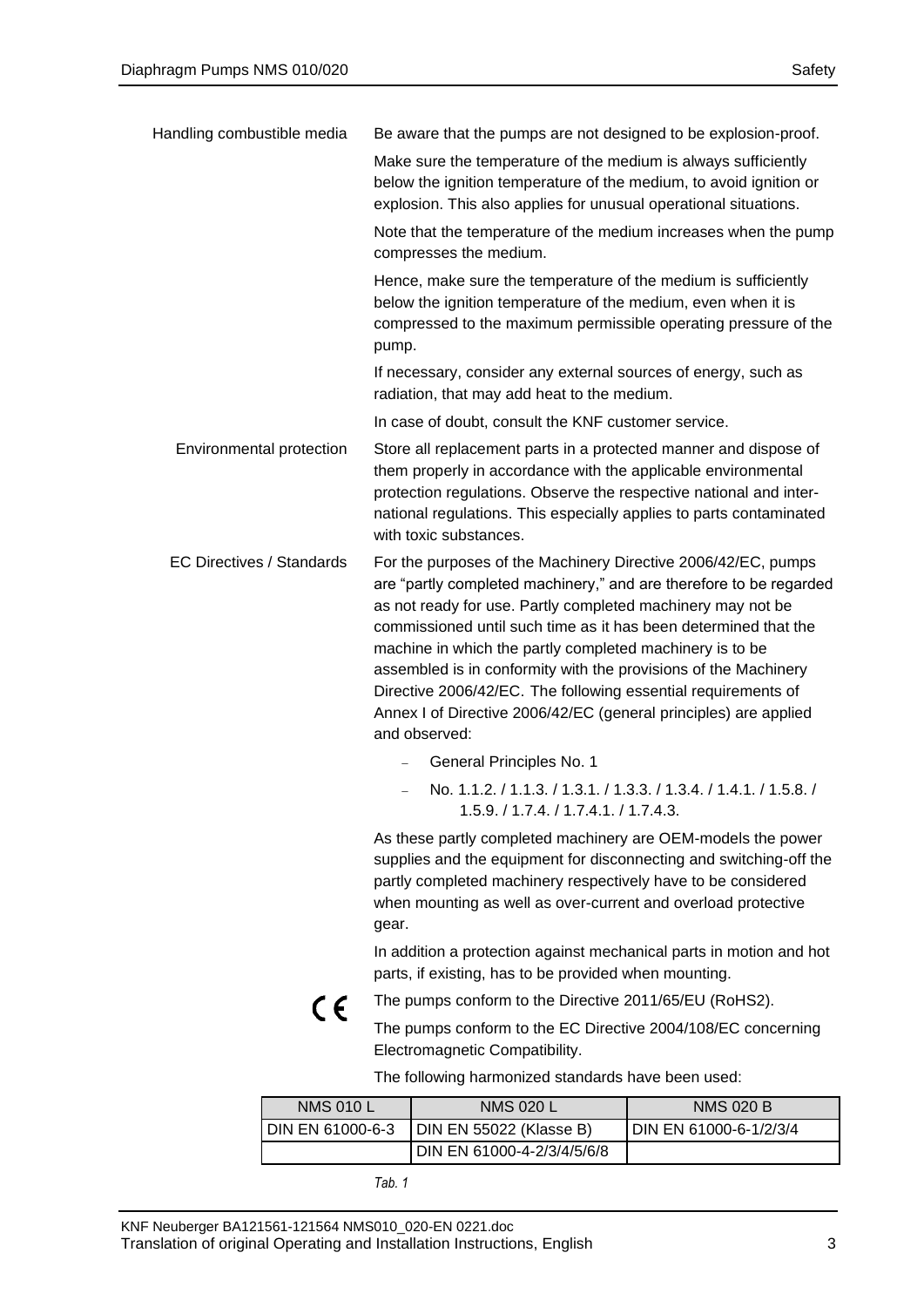Only have repairs to the pumps carried out by the KNF Customer Service responsible. Customer service and repairs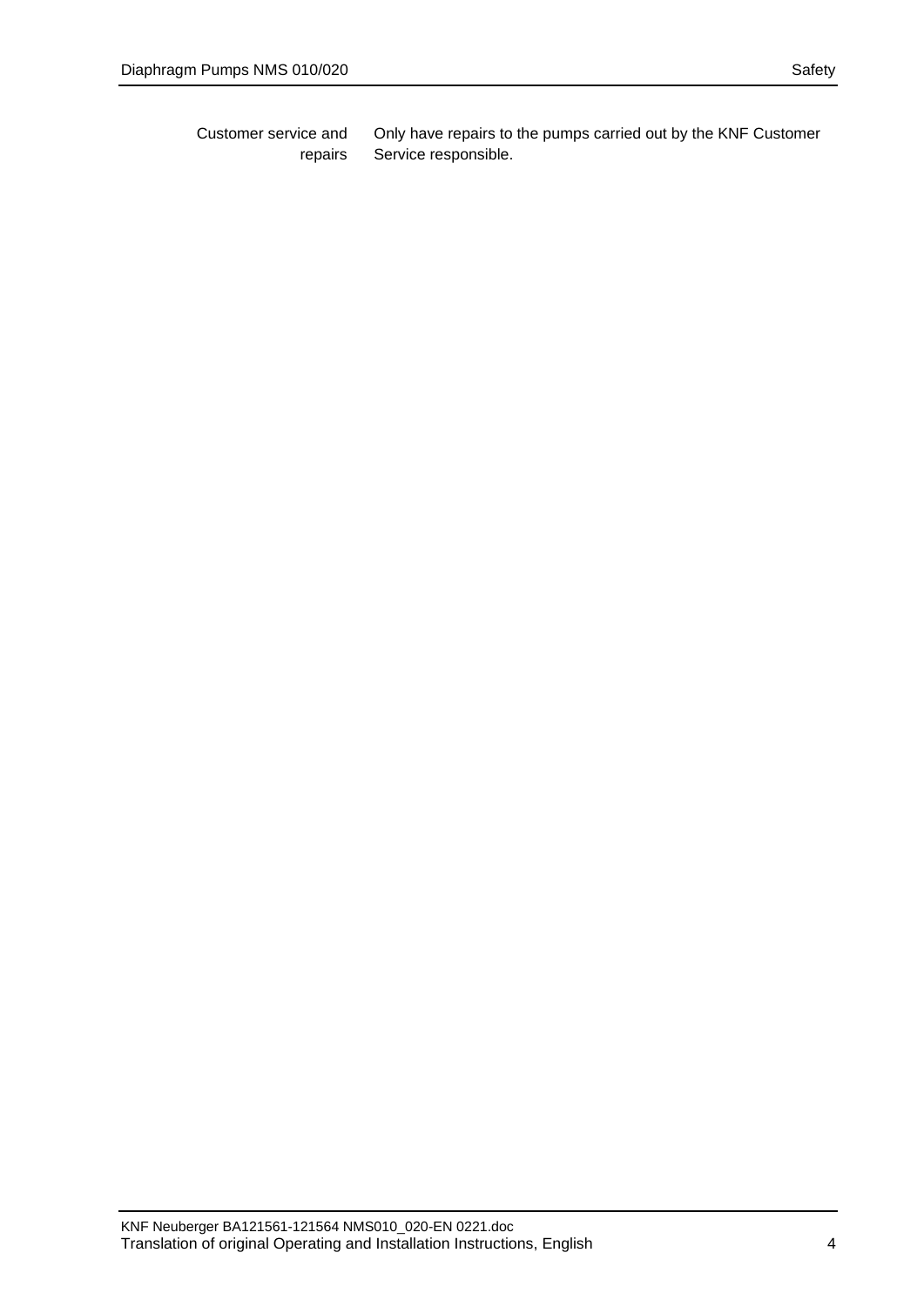# <span id="page-4-0"></span>**3. Installation**

**Pumps in the NMS range are OEM models. When installing them make certain that accident prevention regulations, and safety instructions, including those for subsequent operation are observed.**

Fit the pump at the highest point in the system, so that condensate cannot collect in the head of the pump - that prolongs working life.

Compare the supply data with the motor data.

With dc motors the wires must be connected to the correct poles. For brushless DC motors (type designation ending with B): Caution; incorrect lead connection will damage motor electronics.

- Correct connection:
	- + red cable
	- black cable

In the electrical installation, arrangements (complying with EN 60335-1) must be made for disconnecting the pump motor from the electrical supply.

### **EMC compatible installation (for NMS020 B)**

The maximum length of the connection leads is limited irrespective of whether the device is to be used in an industrial environment or is for domestic use<sup>1)</sup>.

All connection leads may not exceed a length of 3 m.

Compliance with the performance defined by the CE mark with respect to emission and immunity requires additional EMC measures:

- Ensuring the allowable emission in domestic use can require the use of an EMC filter and / or an EMC suppressor circuit.
- Ensuring the necessary immunity in industrial uses can require use of an EMC suppressor circuit.

| Intended environment       | <b>Interference</b><br>type | <b>Action</b>         |
|----------------------------|-----------------------------|-----------------------|
| Domestic use <sup>1)</sup> | Emission                    | <b>EMC</b> filter     |
|                            | Immunity                    | <b>EMC</b> suppressor |
| Industrial use             | Emission                    |                       |
|                            | Immunity                    | <b>EMC</b> suppressor |

### *Tab. 2*

This table shows which additional EMC measures have to be taken to ensure the equipment fulfils the performance regarding emission and immunity defined by the Directive in the environment in the intended environment.

*1)Domestic means use in homes, business and commercial areas as well as in small businesses.*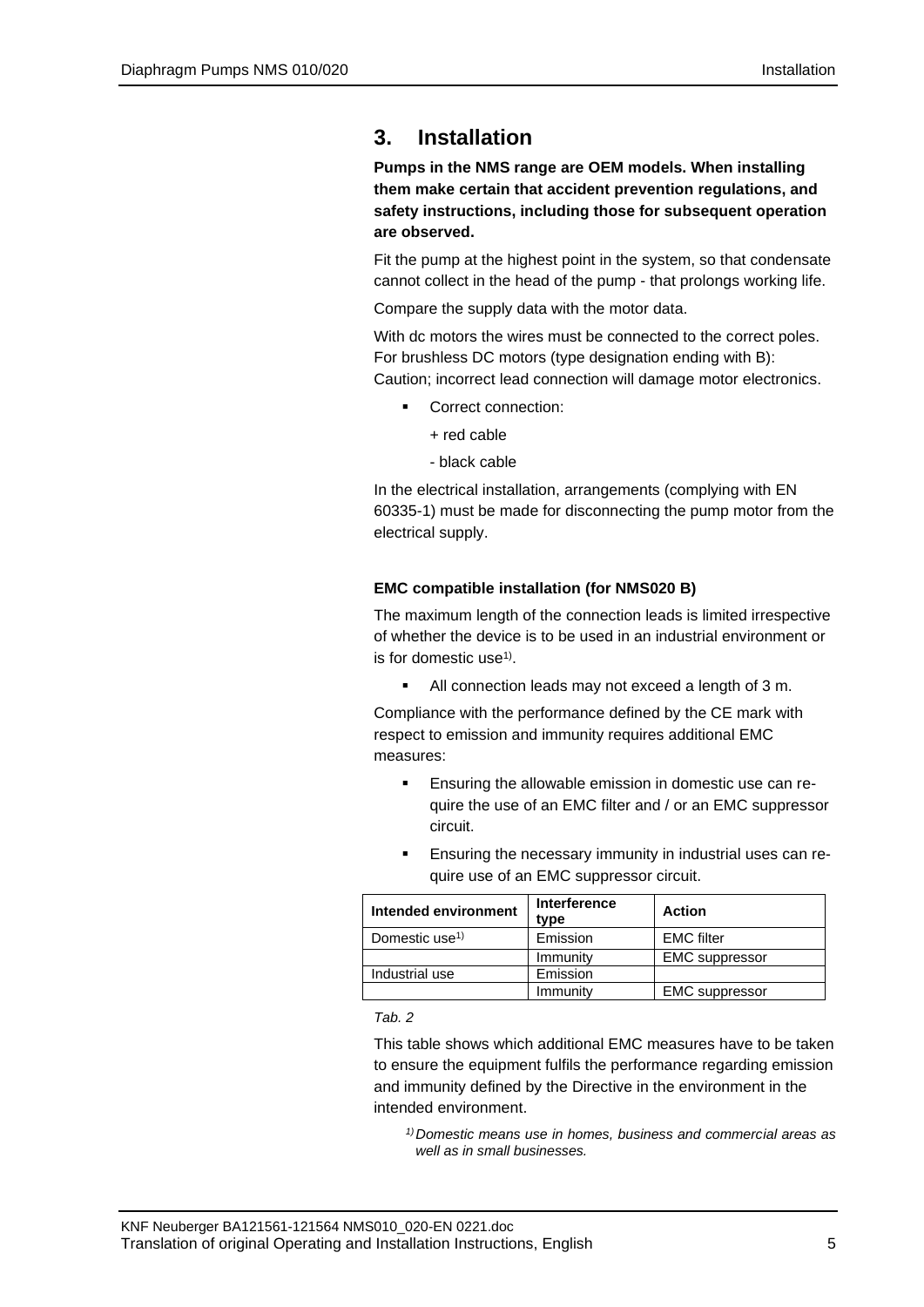### The EMC filter

#### Circuit diagram 1



- LF1 Current-compensated inductor WE-LF 10 mH (Würth Elektronik No.: 7446221010)
- SI1 Power inductor 1619 µH (Würth Elektronik No.: 7441110)
- SI2 Power inductor 1619 µH (Würth Elektronik No.: 7441110)

#### The EMC suppressor circuit

Circuit diagram 2



- C1 Ceramic capacitor 220 nF C2 Ceramic capacitor 220 nF
- 

Circuit diagram 3



- C1 Electrolytic capacitor 22 µF, 35 V
- C2 Ceramic capacitor 220 nF, 50 V
- D1 Suppressor diode P6KE18 (e.g. from ST Microelektronics)

It may not be necessary to implement the additional EMC measures named. If the motor is fed e.g. from a CE-conforming power supply unit which firstly is connected with the motor by the shortest possible connection lead and secondly no other devices are supplied, then the EMC filter (circuit diagram 1) or EMC suppressor circuit (circuit diagram 3) can be dispensable. In this case the power supply unit takes on the function of the EMC filter or the EMC suppressor circuit according to circuit diagram 3.

The same applies accordingly to the EMC suppressor circuit according to circuit diagram 2: The EMC suppressor circuit can be dispensable if other design measures prevent emissions from interfering with the control voltage for the desired speed and the switch input for the direction of rotation.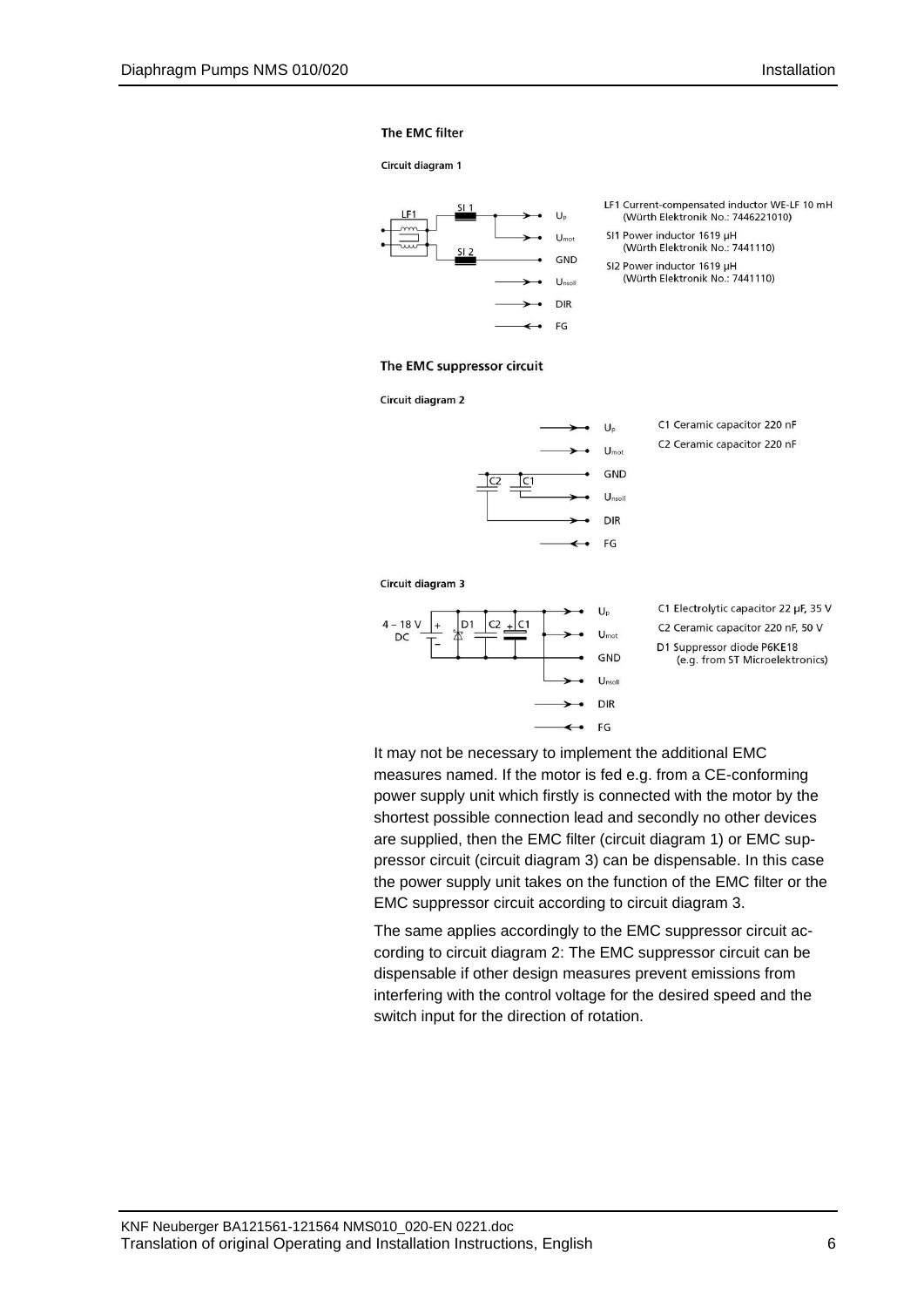## <span id="page-6-0"></span>**4. Operation**

Specific safety instructions for the media being handled must be observed.

Before pumping a medium, the compatibility of materials of pump head, diaphragm and valves with the medium must be checked (for pump materials: see data sheet)

The pump must not start against pressure or vacuum. When it is switched on the pressure in the suction and pressure lines must be atmospheric.

The maximum permissible operating pressure (see data sheet) must not be exceeded.

Exception: If the data sheet includes values for intermittent operation, they may employed briefly.

To prevent the maximum permissible operating pressure being exceeded, restriction or control of the air or gas flow should only be carried out in the suction line.

If restriction or control of the air or gas flow is made on the pressure side ensure that the maximum permissible operating pressure is not exceeded.

When the pump is at a standstill the inlet and exhaust must be at normal atmospheric pressure.

# <span id="page-6-1"></span>**5. Trouble Shooting**

**Flow, pressure or vacuum are too low, or: Pump produces no flow:**

- Connections or lines are blocked.
- There is a leak at a connector, in a line, or in the pump head.
- An external valve is closed, or a filter blocked.
- Liquid (condensate) has collected in the pump head.
	- $\blacktriangleright$  Let the pump run for a few minutes pumping air (if necessary for safety reasons: pumping an inert gas.)
	- $\blacktriangleright$  Install the pump at the highest point in the system.
- The cross-section of pneumatic lines, or connected components is too small, or they are restricted.
- There is pressure on the pressure side, and at the same time vacuum, or a pressure above atmospheric, on the suction side:
	- $\blacktriangleright$  The pump is not designed for this condition.

If the pump does not operate properly and you cannot find any of the above faults, send it to the KNF Service Department.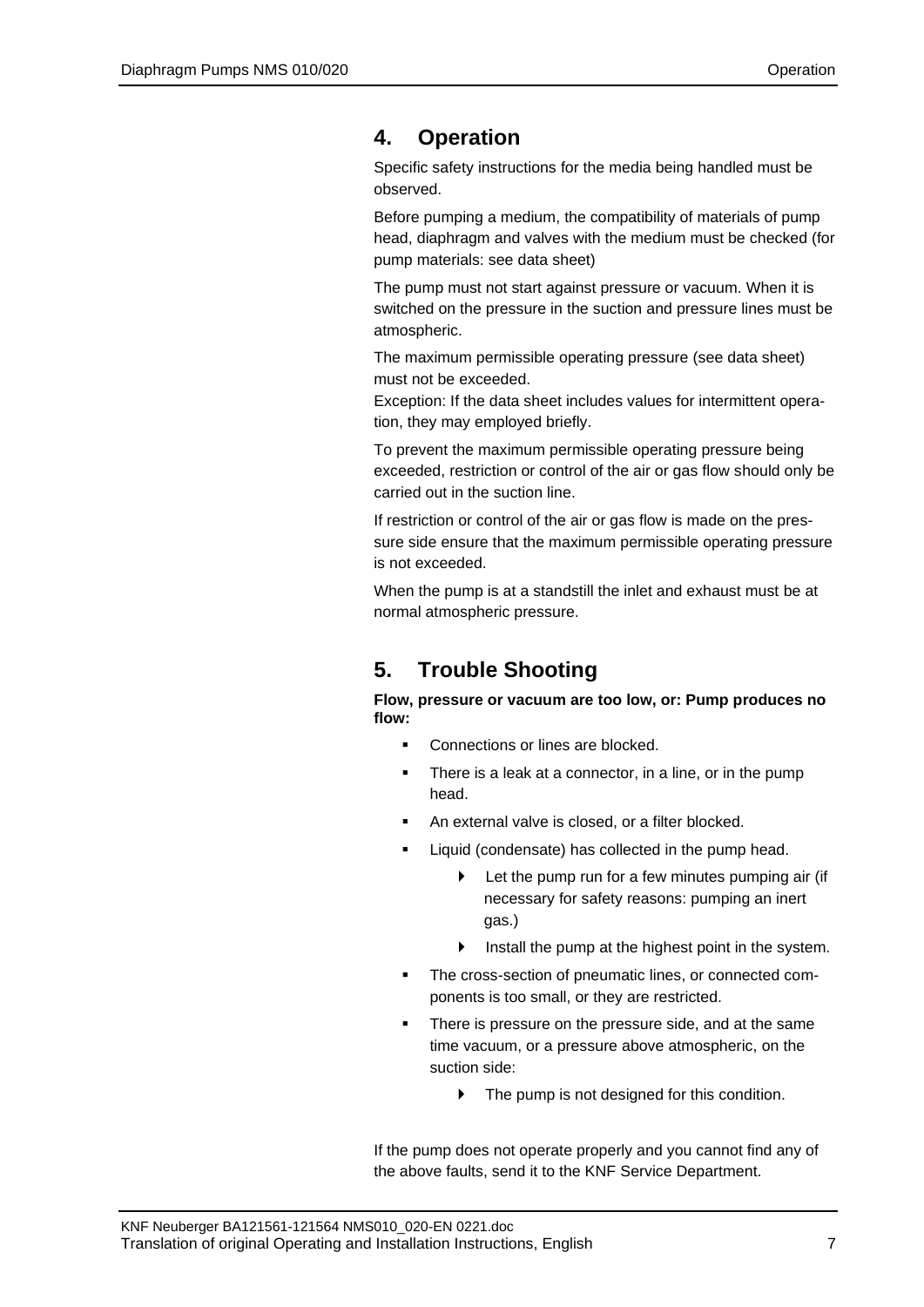In order for KNF to repair the pump, the customer must provide a statement on the media which were pumped and on pump cleaning. Please fill out the corresponding KNF form, and submit it together with the pump. A sample statement for copying can be found in section [6](#page-8-0) of these Operating and Installation Instructions.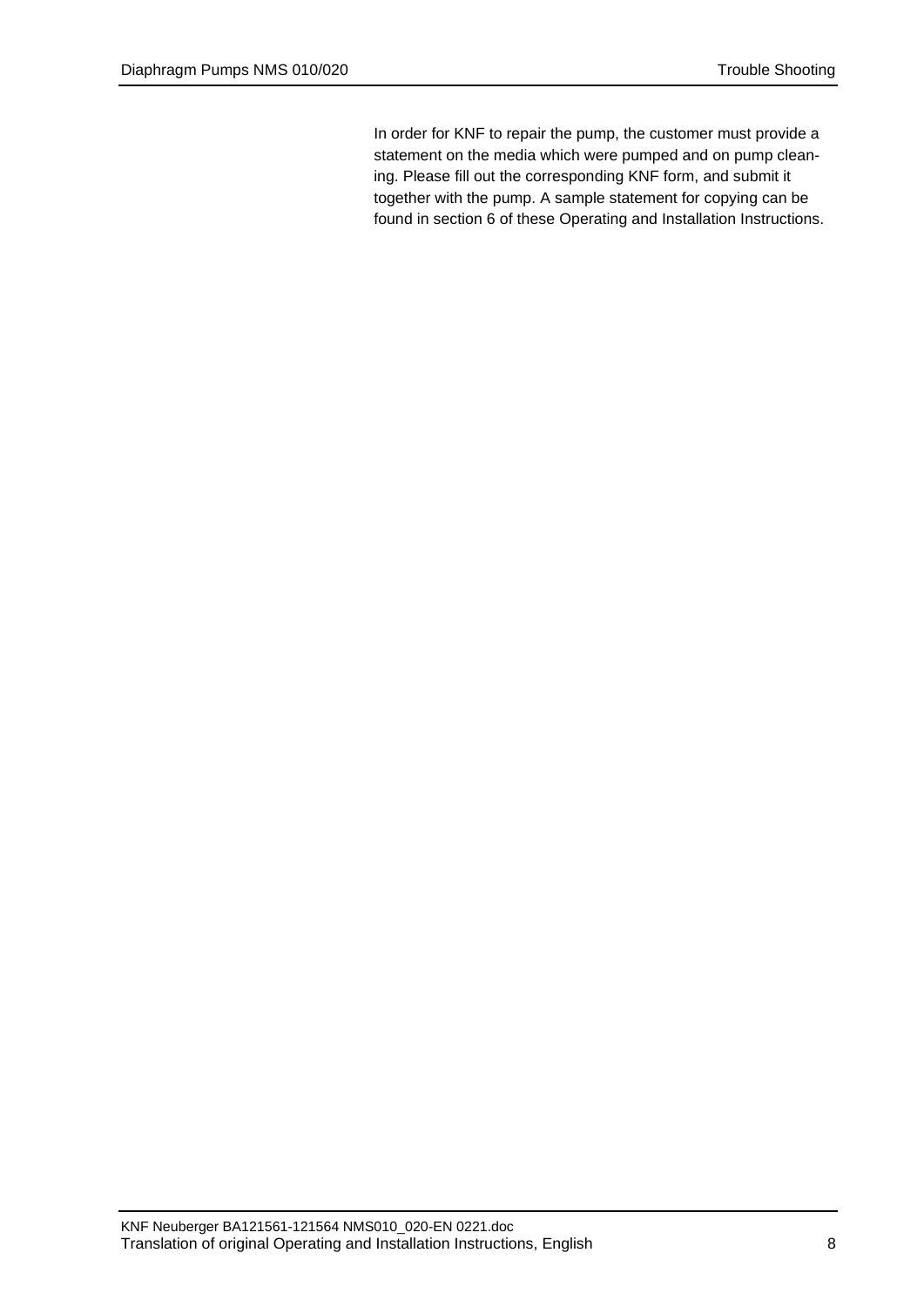## <span id="page-8-0"></span>**6. Returns**

### **Preparing for return**

- 1. Flush the pump with air for a few minutes (if necessary for safety reasons: with inert gas) to free the pump head of dangerous or aggressive gases (see Chapter Flushing the pump).
	- Please contact your KNF sales partner if the pump cannot be Ť flushed due to damages
- 2. Remove the pump.
- 3. Clean the pump (see the Chapter Cleaning the pump).
- 4. Send the pump together with completed Health and Safety Clearance and Decontamination Form to KNF, stating the nature of the transferred medium.
- 5. Package the device securely to prevent further damage to the product. If necessary, request an original packaging at a charge.

### **Returns**

KNF shall undertake to repair the pump only under the condition that the customer presents a certificate regarding the medium that is pumped and the cleaning of the pump. Please follow the instructions at knf.com/repairs.

Contact your KNF sales partner directly if you require additional support for your return service.